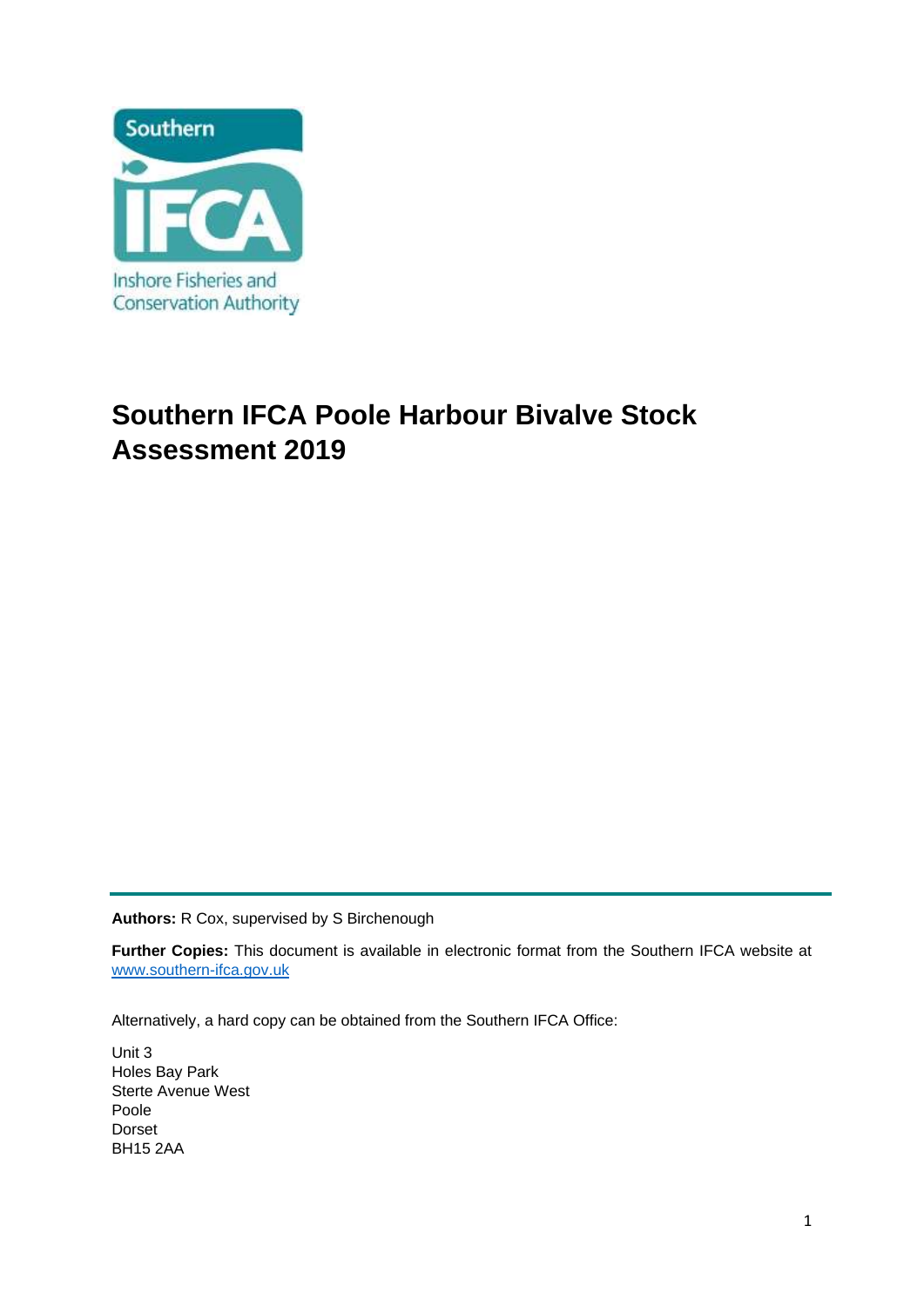# **1. Introduction**

### **1.1 Rationale**

This report details the main findings of the Poole Harbour Bivalve Stock Assessment 2019. Background information regarding the biology and management of bivalves in Poole Harbour is provided, as well as a description of how the assessment was conducted.

Southern IFCA has conducted annual bivalve stock assessments since 2016 (using the current methodology). These surveys contribute to assessing the sustainability of the Poole Harbour Manila clam and cockle fishery. In 2018, the fishery was awarded certification by the Marine Stewardship Council under their Sustainability Standard. Later the same year the fishery was also certified by the Seafish Responsible Fishing Scheme, making it the first fishery in the world to be accredited with both certifications. Annual stock assessments provide data on which to assess management strategies aiming to maintain and further develop the sustainable fishery.

## **1.2 Biology**

#### **1.2.1 Manila Clam (***Ruditapes philippinarum***)**

The Manila clam is native to south-east Asia, but it is now harvested globally. The first record of the species in the UK is from 1988, when 100,000 individuals were introduced to Poole Harbour. By 1994, the population had become naturalised; there are now at least 11 estuaries around the UK with established populations<sup>1</sup>. Manila clams broadcast spawn twice annually, once in June and again in September/October. The larvae are estimated to take 12-15 days to settle and up to a further 24 months to reach a sexually mature size of 20mm<sup>1</sup>.

#### **1.2.2 Cockle (***Cerastoderma edule***)**

The common cockle is native to the UK and now has a wide distribution along the northeastern Atlantic coastline. They are usually found in intertidal and shallow subtidal areas with a muddy-sand or gravel sediment. Spawning takes place in the summer months. The fecundity of one animal can reach 200,000-700,000 larvae per year, which take 3-5 weeks to settle<sup>2</sup>. Sexual maturity is reached after 18 months once they have reached the size of 15-20mm. Cockles can live up to 10 years, but life span is limited to 2-4 years in most populations.

## **1.3 Poole Harbour**

Poole Harbour (Dorset, southern England) is the second largest natural harbour in the world, spanning approximately 36km<sup>2</sup>. The entrance has a narrow bar mouth which creates a microtidal regime, with a range of 1.8m at spring tides and  $0.6$ m at neap tides<sup>3</sup>. The regime is characterised by a double high water that maintains water levels above the mean tide level for around 16 out of every 24 hours<sup>3</sup>. Fine muds and sands compose most of the sediments, with coarser material being closer to the Harbour entrance. These create two main habitats; mudflats and sandflats. The area is home to internationally important populations of birds, so in 1999 it became a Special Protected Area (SPA) under the EC Birds Directive<sup>4</sup>. In the same year, Poole Harbour was designated as a Ramsar Site under the Ramsar convention because it supports 20,000 waterfowl and numerous invertebrate communities. The area is also a Site of Special Scientific Interest (SSSI) under section 28 of the Wildlife and Countryside Act 1981<sup>5</sup>.

<sup>1</sup> Jensen *et al*. (2005), *Proceedings in Marine Science*, 7: 163-173.

<sup>2</sup> Honkoop and Meer (1998), *J. Exp. Mar. Biol. Ecol.*, 220: 227-246.

<sup>3</sup> Wardlaw (2005), In: *J. Humphreys & V. May, The Ecology of Poole Harbour*, Elsevier, Amsterdam, pp. 219-222.

<sup>&</sup>lt;sup>4</sup> Langston et al. (2003), Poole: Marine Biological Association Occasional Publication No. 12.

<sup>5</sup> Wildlife and Countryside Act 1981, http://www.legislation.gov.uk/ukpga/1981/69/contents [Accessed 2019, July 27th].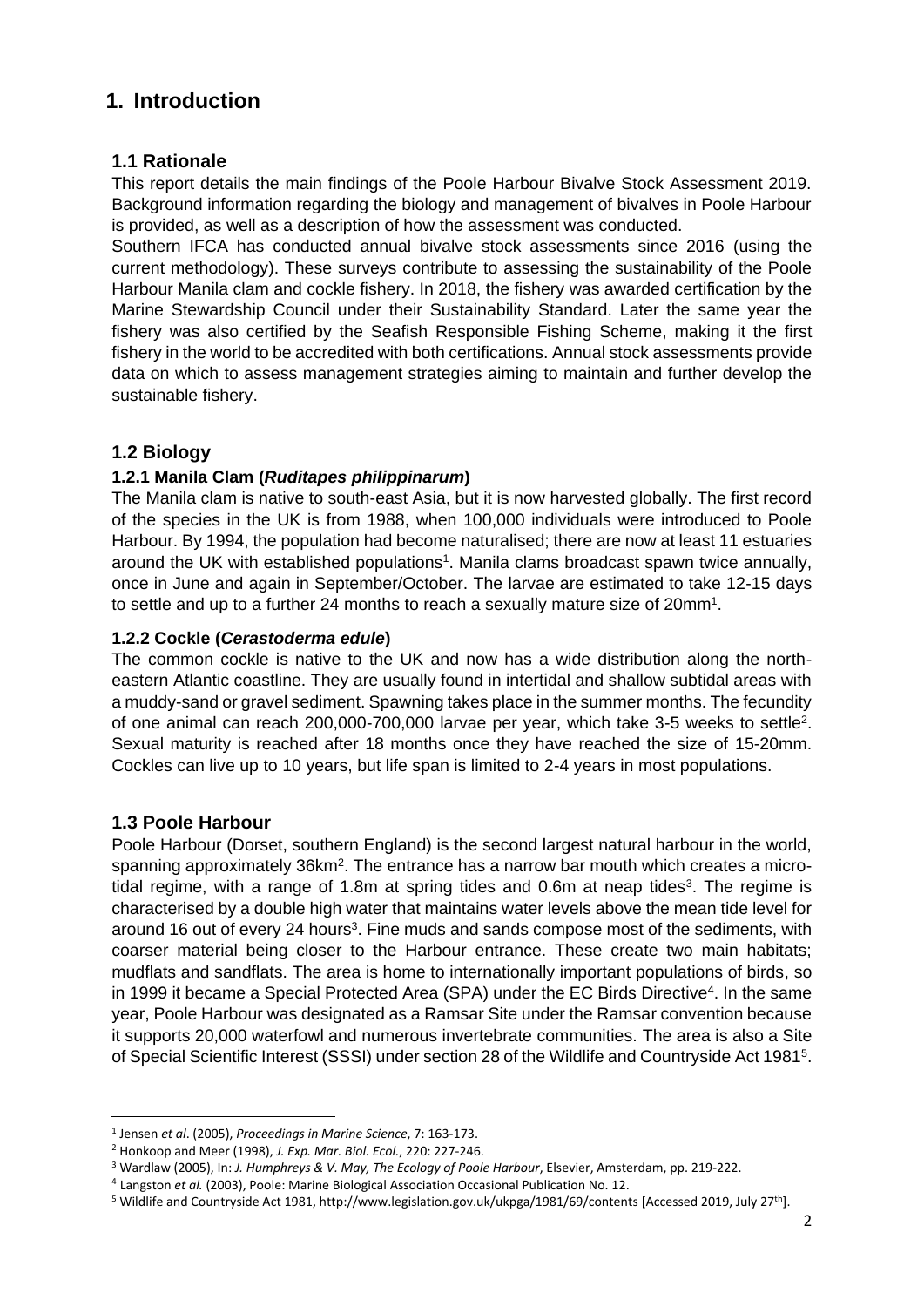#### **1.4 Management**

Southern IFCA is one of 10 Inshore Fisheries and Conservation Authorities in England, formed under the Marine and Coastal Act 2009<sup>6</sup>. The District stretches across the Dorset, Hampshire, and Isle of Wight coastline out to 6 nautical miles from baselines. Southern IFCA operates with the aim to use evidence based and appropriate measures to manage the sustainable exploitations of sea fisheries resources.

The Poole Harbour Dredge Permit Byelaw regulates wild Manila clam and cockle fisheries through the issue of permits. The permit outlines conditions for legal operation within the fishery, these include: catching restrictions and reporting, gear types, gear construction and restrictions, spatial and temporal restrictions, and the fitting of equipment to vessels. Some areas of the Harbour have been identified as bird sensitive areas (BSAs) for the roosting, feeding and breeding of internationally important bird populations. BSAs either have additional temporal dredging restrictions or a permanent prohibition to dredging activity.

## **2. Method**

In 2016, 28 shellfish beds across Poole Harbour were identified for bivalve sampling through consultation with users of the fishery. Since 2017, 27 of these beds have been sampled each year. Site 9 was removed following the 2016 survey due to the habitat being unsuitable for sampling. Sampling dates and times were chosen to correspond with periods of high spring tides, allowing maximum access to the sampling sites. For the 2019 survey, all sampling took place in April.

A chartered fishing vessel (FV *Karen Rose*) was used to carry out survey work. Samples were collected using a trailed pump-scoop dredge (Figure 1). This consists of a rigid basket of 460mm x 460mm x 300mm, with bars that were spaced 19mm apart. At the mouth is a spray bar to direct the flow of water to the back of the basket. A toothbar is also attached at the mouth. Water flow is powered by a 15hp water pump with 3-inch inlet and outlet hoses. For each sample, the dredge was deployed from the side of the vessel using a hydraulic winch.

The following method was used to replicate the fishing method of local fishing vessels:

- 1. A stake was placed at the centre of each site using a predetermined coordinate which is kept consistent each year.
- 2. Three dredges were taken within a radius of 20m of the stake.
- 3. For each tow, the dredge was deployed for two minutes, the start/end time and location were recorded from a hand held GPS unit along with the number of rotations made by the vessel.
- 4. After two minutes, the dredge was brought back on board. The contents of the dredge were sorted on a riddle and any bivalves were retained and placed into a container. Each container was labelled with the site name, site number, and dredge number.
- 5. Samples were transferred to the FPV *Endeavour* for processing by Southern IFCA Officers.



**Figure 1.** Photo of the trailed pump-scoop dredge used for bivalve sampling.

6. Each bivalve was identified to species, the species were grouped separately and measured. Measurements were taken along the widest axis of an individual to the nearest millimetre using Vernier callipers.

<sup>6</sup> HM (2009), *Marine and Coastal Act 2009*, United Kingdom: HM Government.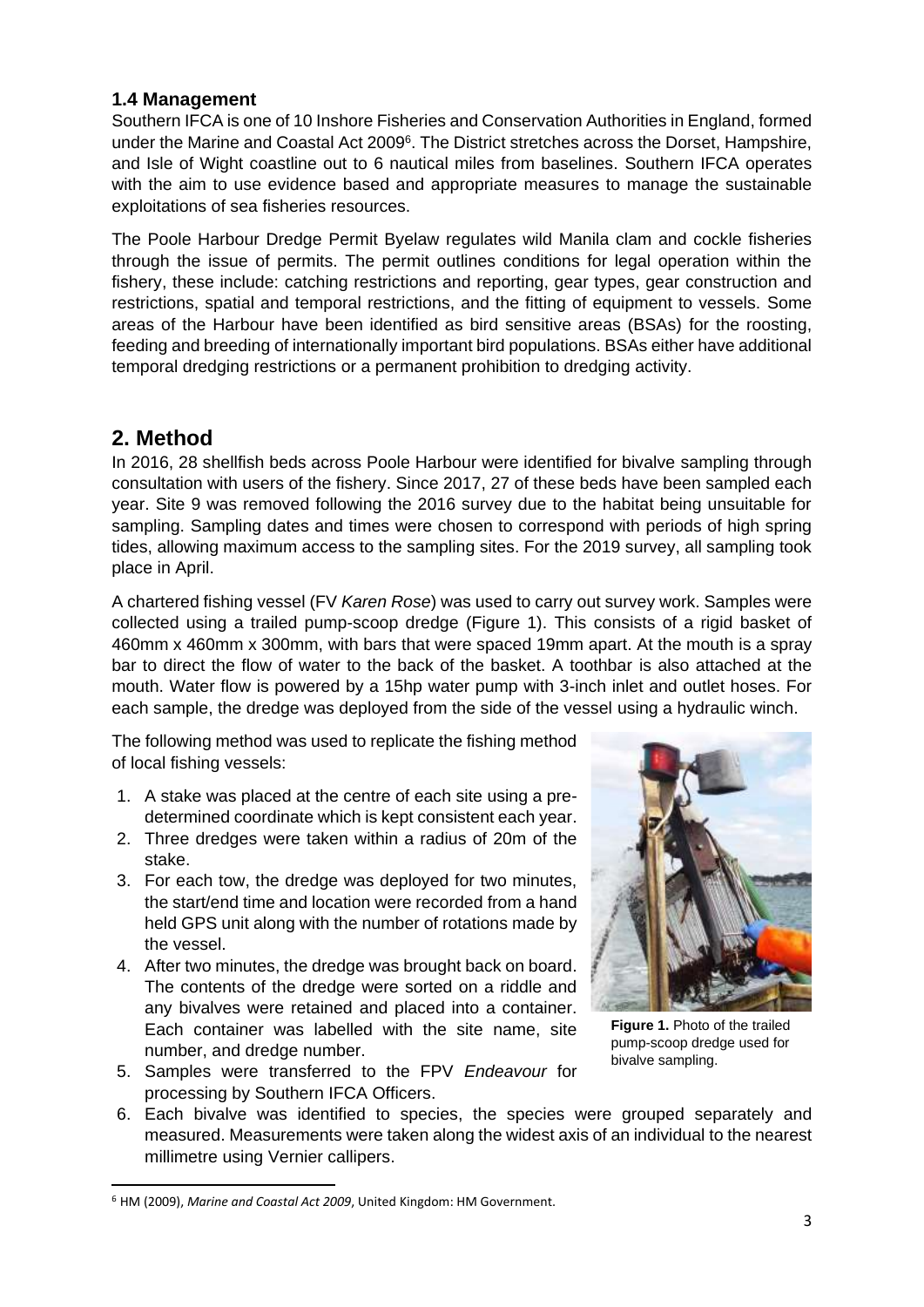- 7. Once measured, Manila clams and cockles were separated into above and below their minimum conservation reference size (MCRS) (35mm and 23.8mm respectively) and then weighed.
- 8. All samples were returned to the water once they had been measured. Samples were returned to shellfish production areas with the same classification as that from which they had been taken.

After the survey for 2019 had been completed, it became apparent that there had been problems with the trailed pump-scoop dredge gear used to obtain the samples. It is estimated that the equipment was operating at a third of the efficiency that it should have been. The loss of efficiency could not be quantified so a correction factor could not be calculated. Consequently, analysis of data from 2019 could not be directly compared with data from surveys carried out in previous years.

The weight data collected was used to calculate catch per unit effort (CPUE) as weight per meter of dredge per hour. The dredge had an opening of 0.46m, so the weight data was standardised to an opening of 1m. Tows were carried out for 2 minutes, so the data was also standardised to a time of 60 minutes. CPUE for each site was statistically compared using an ANOVA on Ranks. Due to the nature of the dataset, and it not being normally distributed, it was necessary to carry out non-parametric tests. Pairwise comparisons were made between sites using Dunn's Method. From the 2019/20 fishing season onwards, catch data supplied by the permit holders under the permit byelaw will be divided into catchment zones. This has been implemented in order to be able to better relate catch data to the data obtained in the annual stock assessment. Therefore, this year's survey data was grouped into the same catchment zones for statistical analyses (Figure 2). Zones 5, 6, and 7 were further grouped and termed 'Sheltered Bays' as there was only one sample site in each of these zones. Sites 23 and 24 were also grouped together as 'Holes Bay', this is not a catchment zone as fishing is prohibited in this area.



**Figure 2.** Map of Poole Habour showing the sampling sites for the 2019 stock survey (red dots) and the catchment zones (1 to 11) under the Poole Harbour Dredge Permit byelaw.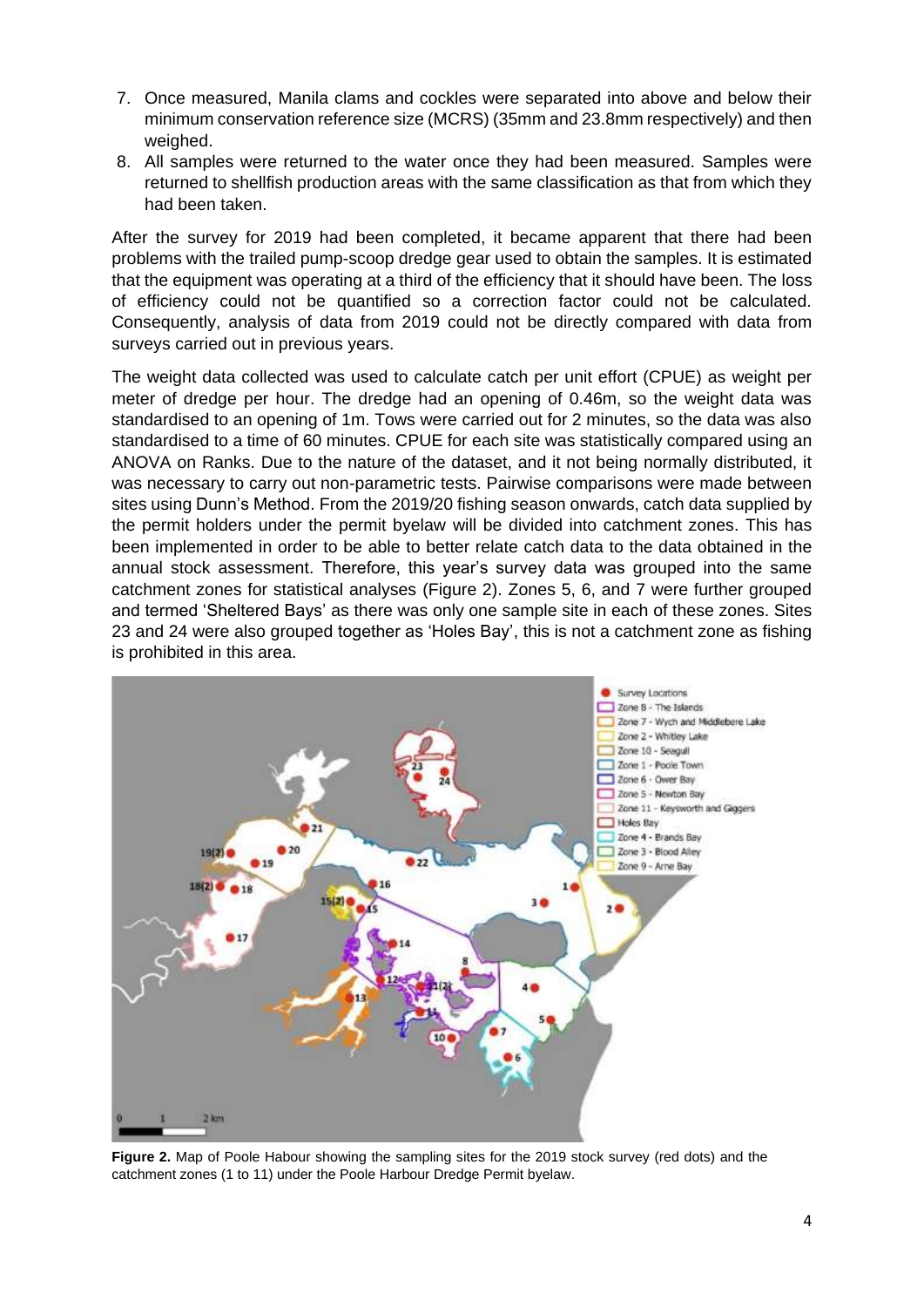## **3. Results**



**Figure 3.** The total number of individuals for Manila clam (left) and common cockle (right) for the 27 sample sites in Poole Harbour. The number of individuals for the three dredges were combined per site to give the total.



**Figure 4.** The average length (mm) for Manila clam (left) and common cockle (right) for the 27 samples sites in Poole Harbour. The average was calculated from the lengths of all individuals measured from the three dredges carried out at each site. The solid red line represents the Minimum Conservation Reference Size (35mm for Manila clams, 23.8mm for cockles). Error bars represent standard deviation.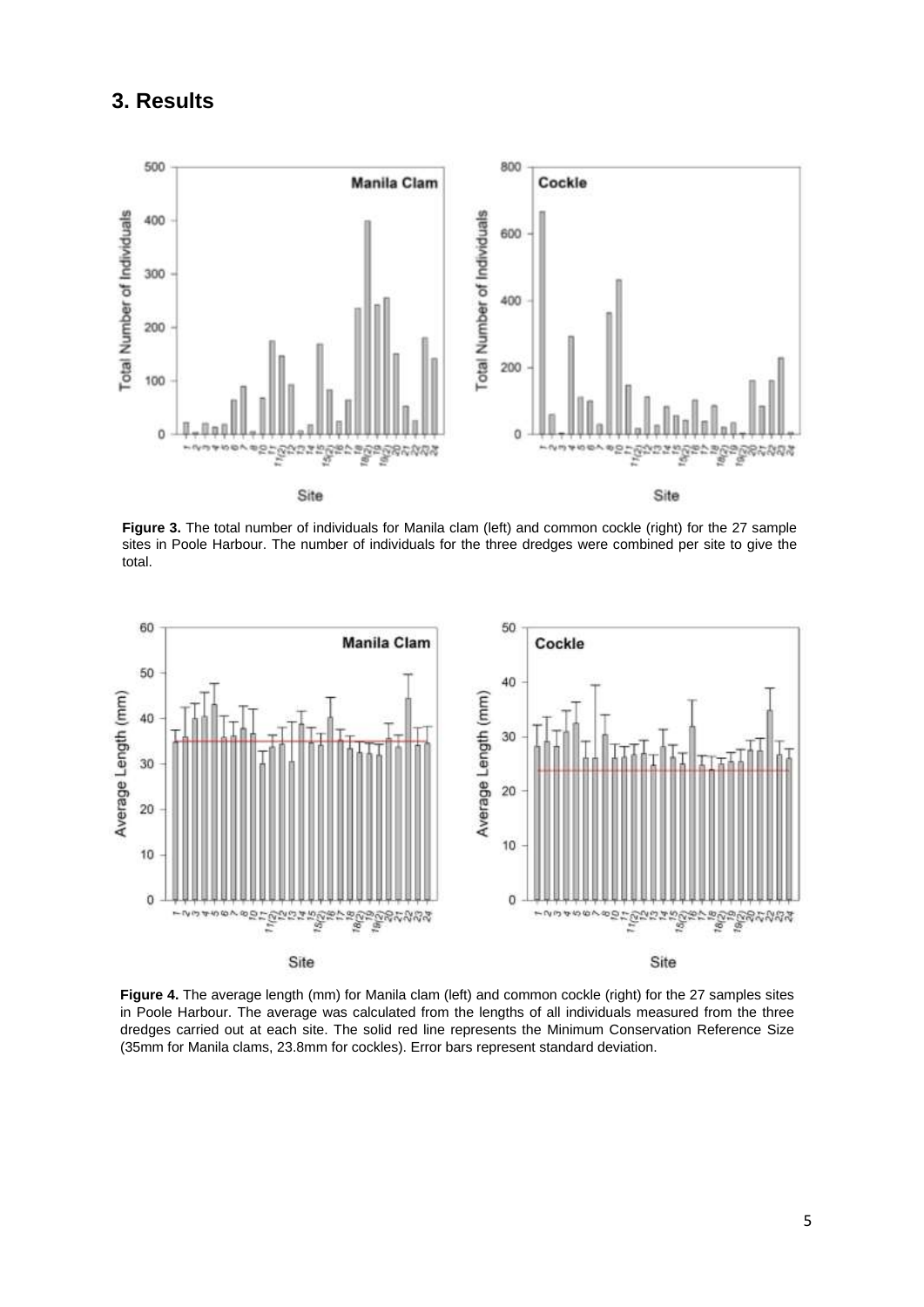

**Figure 5.** The average weight of Manila clam (left) and common cockle (right) greater than (black) or less than (grey) the Minimum Conservation Reference Size (35mm for Manila clam, 23.8mm for cockle). Average weight is shown for each of the 27 sites sampled, calculated as an average of the weight across the three dredges completed at each site.



**Figure 6.** CPUE of Manila clam (left) and cockle (right) greater then (black) or less than (grey) the Minimum Conservation Reference Size (35mm for Manila clam, 23.8mm for cockle). CPUE is calculated as the weight of individuals (above or below MCRS) per meter of dredge per hour. The Average for each of the 27 sites sampled was calculated as the average of the CPUE across the three dredges completed at each site.

#### **3.1 Findings**

Manila clam (*Ruditapes philippinarum*) and common cockle (*Cerastoderma edule*) appear to have contrasting distributions. Manila clams were more abundant in western regions of the Harbour, peaking at 399 individuals at site 18(2) (Inner Holton Mere, Wareham Channel). Cockles were more abundant in the eastern areas towards the mouth of the Harbour, peaking at 667 individuals at site 1 (Middle Ground). CPUE analyses confirm the distributions. There were significant differences in CPUE between sites for both Manila clam (p<0.001) and common cockle (p<0.05) although these differences were only seen between a select number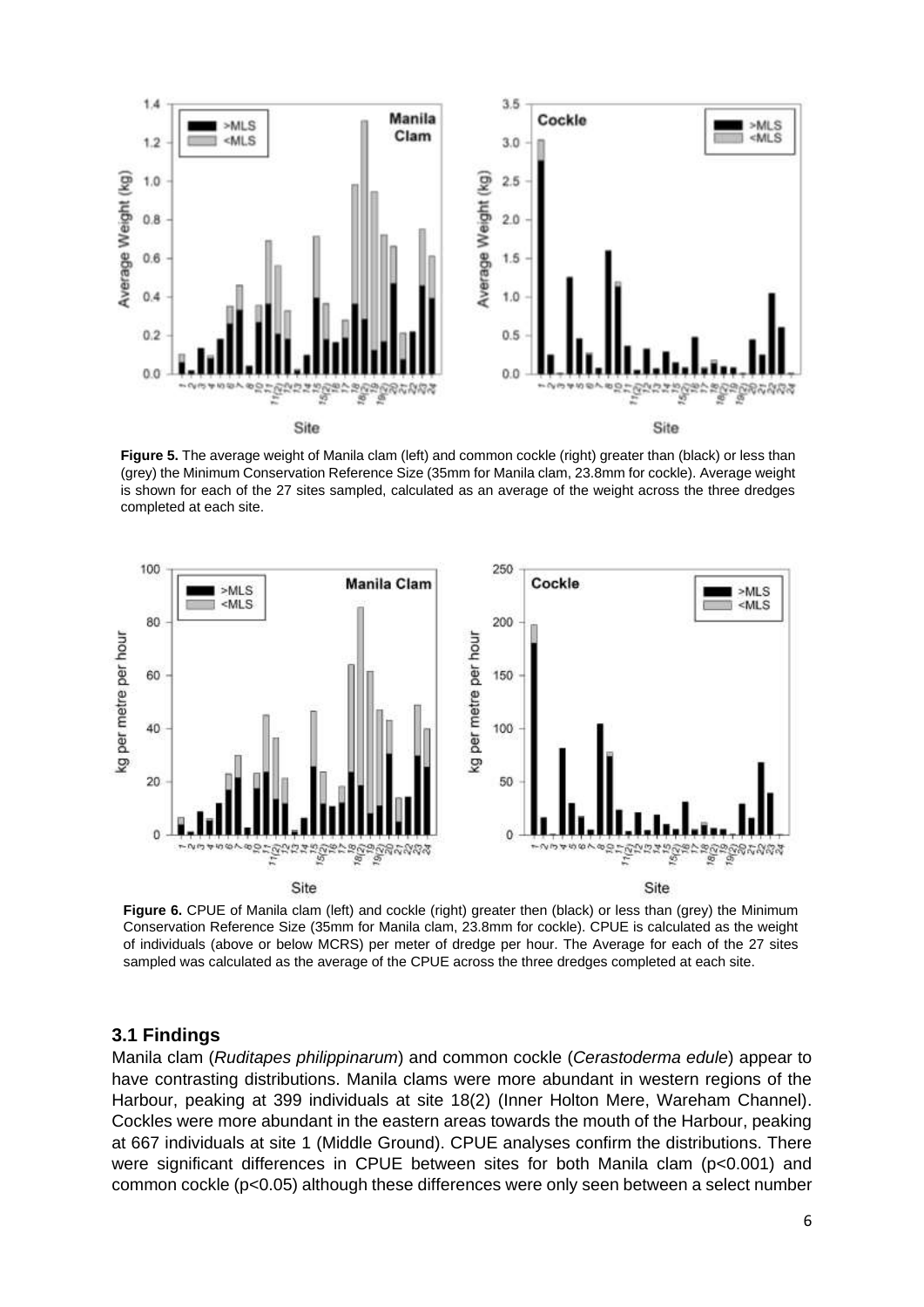of sites. Pairwise comparisons showed that the differences for Manila clam were between zone 11 (Keysworth and Giggers) and zone 2 (Whitley Lake) (p<0.05), and Holes Bay and zone 2 (Whitley Lake) (p<0.05) with zone 11 and Holes Bay showing a significantly higher CPUE (Figure 2). The only significant difference for cockles was between zone 10 (Seagull) and zone 2 (Whitley Lake) (p<0.05) with CPUE for zone 2 being significantly higher.

The average size of both bivalve species remained consistent between sites. Across all sites sampled, the average size for common cockle was at or above the MCRS of 23.8mm. Manila clam was more variable with 14 sites showing an average size below the MCRS of 35mm. The CPUE and weight data also show more variation in size for Manila clam with 5 sites showing a higher proportion of Manila clam under MCRS. This was predominantly focused in one area of the Harbour, the Wareham Channel, with sites 18, 18(2) (Inner and Outer Holton Mere) and 19 and 19(2) (Inner and Outer Keysworth) showing a high proportion under MCRS. This corresponds with some of the areas which are most heavily fished during the fishing season. Common cockle however showed a higher proportion of individuals above the MCRS for all sites.

Other species were found during the survey including American Hard-Shelled clams (*Mercenaria mercenaria*), Native clam (*Ruditapes decussatus*) and native oyster (*Ostrea edulis*), however these species were only found in small quantities and so are not included as part of the analysis in this report.

#### **3.2 Interpretations**

The distribution of bivalves appears to be primarily influenced by habitat preference. Manila clams prefer muddy, fine-grained sediments located by the riverine inputs in the western regions of Poole Harbour<sup>7</sup>. These areas are more sheltered from natural disturbance arising from wind and wave action and are also subject to lower levels of anthropogenic disturbance from activities other than fishing. The areas around the Wareham Channel, particularly the inner sites at Holton Mere and Keysworth demonstrate this type of sheltered muddy habitat which may explain the higher overall numbers of individuals of Manila clam at these sites. The sheltered nature of these sites may also provide a more suitable habitat for spat settlement which may explain the higher proportions of undersized individuals at these sites. The survey was carried out in April so the undersized individuals may represent a spat fall from 2-3 years previous.

The higher number of undersized individuals at these sites may also be a reflection of the increased levels of fishing effort in the Wareham Channel area. This is the preferred location for dredging activity during the season, therefore, when sampling in April it is likely that the reduced numbers of oversized Manila clam are partly resulting from extensive removal during the previous fishing season which finished on 23<sup>rd</sup> December. While there may have been some recovery during the three months that the fishery was closed prior to the survey taking place the lower temperatures at that time of year will mean that growth rates are slower. If samples were to be taken in late May prior to the fishery opening it would be expected that the proportion of oversized individuals would have increased as temperatures are more likely to be over the threshold for the Manila clam to be actively growing.

The higher abundance of Manila clam in the Holes Bay area is likely to be a function of the fact that the area is permanently closed to dredging activity. This may also explain the higher proportion of oversized clams at these sites as they are not being removed by the fishery and so the population is able to maintain a more heterogenous size range.

<sup>7</sup> Humphreys *et al.* (2015), *J. Mar. Biol. Assoc. U.K.*, 151: 2255-2270.